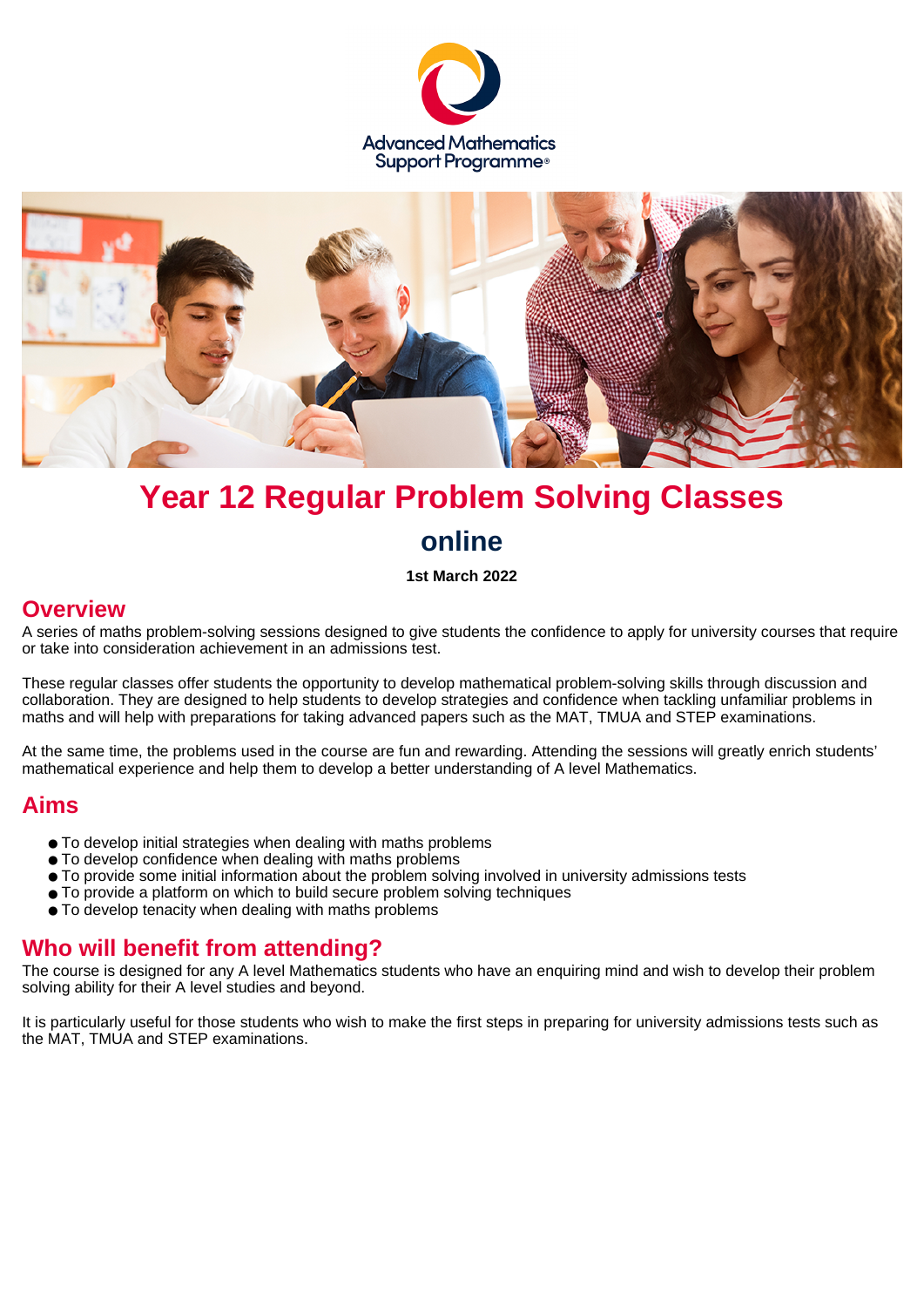## **Content**

The course covers a wide range of mathematical disciplines with problems. These can include

- Algebra: the difference between two squares and other identities
- Geometry: angles, triangle and circles
- Number: digits and divisibility
- Algebra: forming and solving equations
- Combinatorics: systematic counting
- Number: prime factorisation, fractions and irrationals
- Algebra: sequences and series
- Number: indices and logarithms
- Algebra: quadratics, cubics and other polynomials
- Geometry: trigonometry
- Combinatorics: further systematic counting and placement
- Geometry: coordinates and vectors
- Calculus: curve sketching and differentiation
- Calculus: integration
- Combinatorics: the binomial expansion

### **Materials and Equipment**

If the classes are being held online, you will need access to suitable equipment. You are advised to use a headset or headphones with an inline microphone to provide the best sound quality and to prevent audio issues for other users. A laptop with a built-in webcam and microphone may be sufficient if you're in a quiet area but please take the time to check this before the session. BBB is designed to be used on a variety of platforms but you will get the best experience via a desktop or laptop computer, running either Google Chrome or Mozilla Firefox as the browser.

Note: Internet Explorer and Edge are not suitable currently.

Access to GeoGebra or desmos will also be useful.

#### **Other Information**

The following problems provide a taste of the sort of problem solving that will be encountered in the classes

**Problem 1:** How many primes greater than two can be found that are one less than a square number?

**Problem 2:** How many pairs of integers can you find that satisfy the equation  $\langle x^2-y^2=45\rangle$ ?

#### **Study Schedule**

These classes will run every week; Tuesday from 4:30-6:00

March the 1st, 8th, 15th, 22nd, 29th

Easter Holidays

April the 19th, 26th

May the 3rd, 10th, 17th

#### **Key Facts**

| Event ref:                 | #9513                                                                         |
|----------------------------|-------------------------------------------------------------------------------|
| Audience:                  | <b>Students</b>                                                               |
| Target year:               | Year 12                                                                       |
| <b>Curriculum focus:</b>   | University admissions tests, A level Mathematics, A level Further Mathematics |
| <b>Mathematical focus:</b> | Pure, Problem solving                                                         |
| <b>Event format:</b>       | Student course                                                                |
| Event length:              | 20 hours                                                                      |
| <b>Region:</b>             | Yorkshire and the Humber                                                      |
| <b>Next session:</b>       | Tue 15th Mar 2022                                                             |
| <b>Course times:</b>       | 16:30 - 18:00                                                                 |

# **Registration**